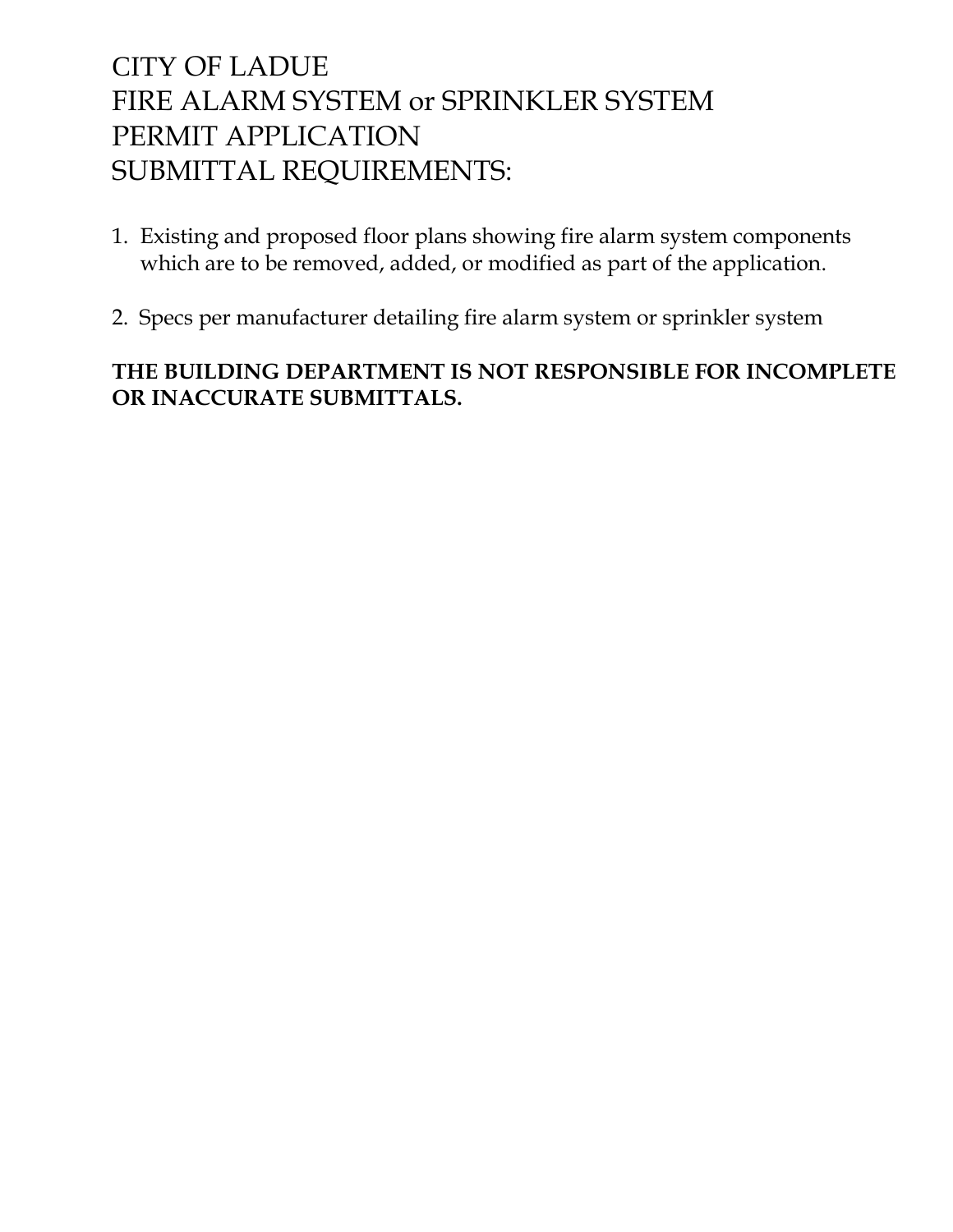### **CITY OF LADUE APPLICATION FOR BUILDING PERMIT**

*The owner is responsible for insuring that the information on the Application is true and complete. If your property is in the flood plain, consult with the Building Commissioner. The City Staff will assist you in meeting the requirements of this application.*

#### **Requirements for Applications**

City Ordinances require than an application must have the following items at the time of submission:

- Drawings and specifications 2 sets.
- The fully executed application form which must be signed by the owner or agent for the owner.
- \$100 deposit or the actual permit cost, whichever is less.

The Drawings and Specifications must be drawn accurately to scale and shall include: floor plans and necessary sections to indicate clearly the character and construction of the proposed work.

The Drawings and Specifications must bear the seal of an architect or professional structural engineer registered in the State of Missouri. Sealed drawings and specifications must comply with the provisions of Section 110-71 of the City's Code of Ordinances.

#### **Plan Review**

For interior remodels the application if forwarded to the Assistant Fire Chief for review. Upon completion of this review, drawings are forwarded to the Building Commissioner's office for review as to conformance with the City's Zoning and Building Ordinances.

When the City's review procedure has been completed the owner/agent will be notified that the permit has been issued or the review comments will be forwarded to the owner/agent. Building permit fees are paid when the permit is picked up.

#### **Permit Fees, Inspections, Inspection Fees**

Building Permit fees are assessed at the time the permit is issued based on preliminary cost estimates. Residential permits are \$100 base plus \$5 per \$1,000 of estimated cost. Commercial permits are \$100 base plus \$6.00 per \$1,000 of estimated cost. The total fee shall conform to the total cost of the work or operation.

**Pre-Construction Inspections:** Structures to which alterations or additions are proposed may be subject to an inspection by the Building Commissioner prior to the commencement of work to determine the safety and condition of the structure.

#### **Other Important Information**

**Occupancy Permit:** Required for any residence which is newly constructed, or which has been uninhabited for more than six months, or has had changes made to over 75% of the square footage of the building (excluding basements, attics, and garages.) No certificate will be issued until the residence and the property upon which it is situated complies with all provisions of the code of ordinances, all other applicable city ordinances, and all laws and requirements of the United States, the State of Missouri, St. Louis County, the Metropolitan School District, and any other Federal, State, or County agency, or public utility.

**Permit Expiration:** Permits expire three months after the date of issuance unless the permitted work has begun. One extension up to six additional months may be granted by the Building Commissioner upon written application by the applicant stating the conditions which prevented commencement of the work within the three month period.

**Time Limit on Completion of Work:** Work for which a permit was issued must be completed within a period of time specified by the Building Commissioner but not to exceed one year from date of issuance. The Building Commissioner, with the approval of the City Council, may extend the date for completion.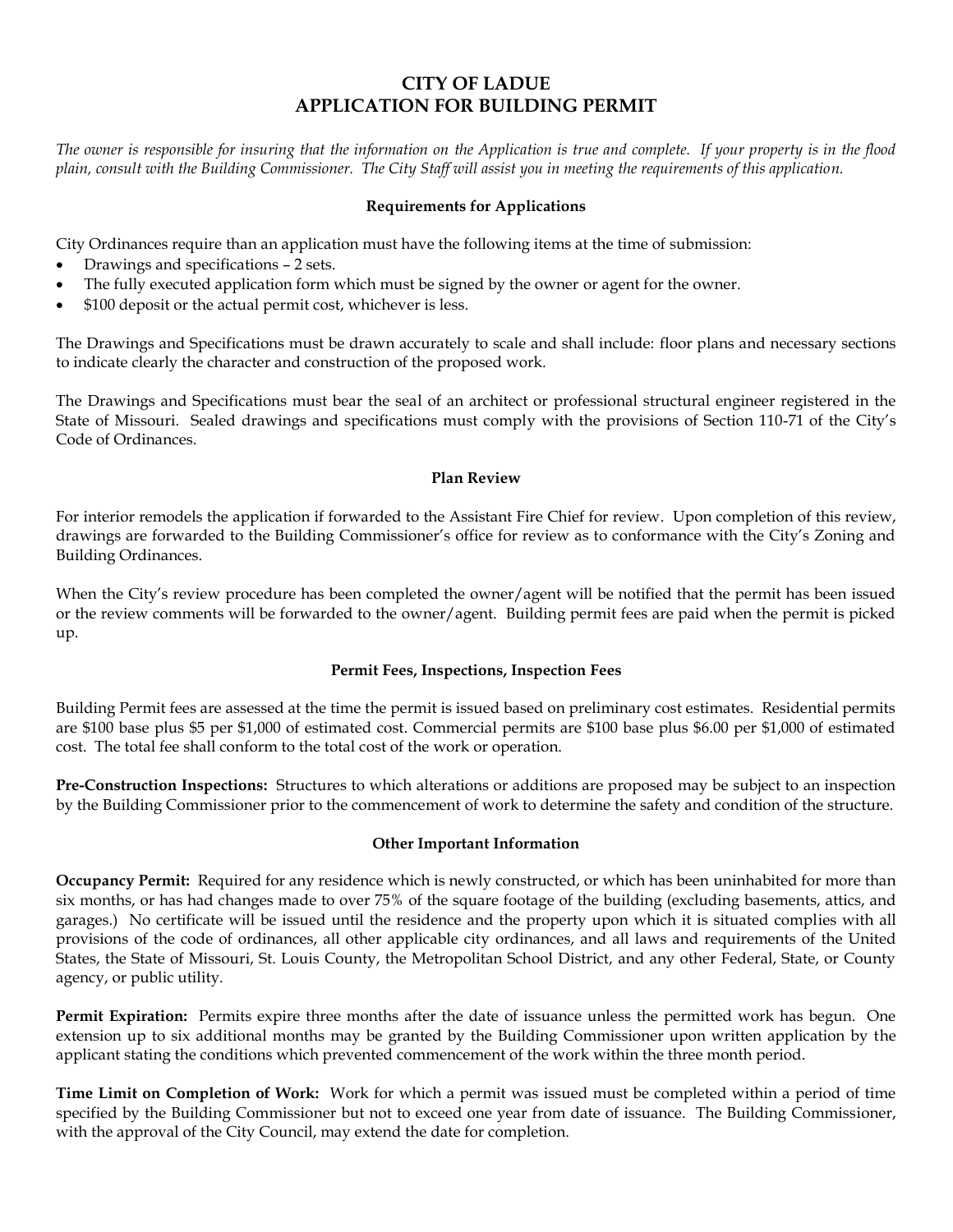**Permit Forfeiture and Cancellation:** Permits issued but not called for or accepted by the applicant within ninety (90) days from issuance shall be cancelled and the deposit forfeited. Deposits on applications subsequently denied by the Building Commissioner will be forfeited.

**Violations:** Work conducted in violation of the City's building codes will be cause for revocation of the permit. Reinstatement of a permit can be accomplished only upon application to the Building Commissioner showing that the provisions of all city ordinances are being met.

**Other Required Permits:** Grading, Tree Removal, Demolition, Heating, Cooling, Ventilation, Water Heaters, Plumbing, Electrical, Elevators, and Blasting all require separate permits and inspections. The Building Department staff will work with applicants to meet the various requirements in a timely manner.

Plans will be kept by the Building Department for five years following issuance at which time they will either be returned to the applicant or destroyed if they are not picked up.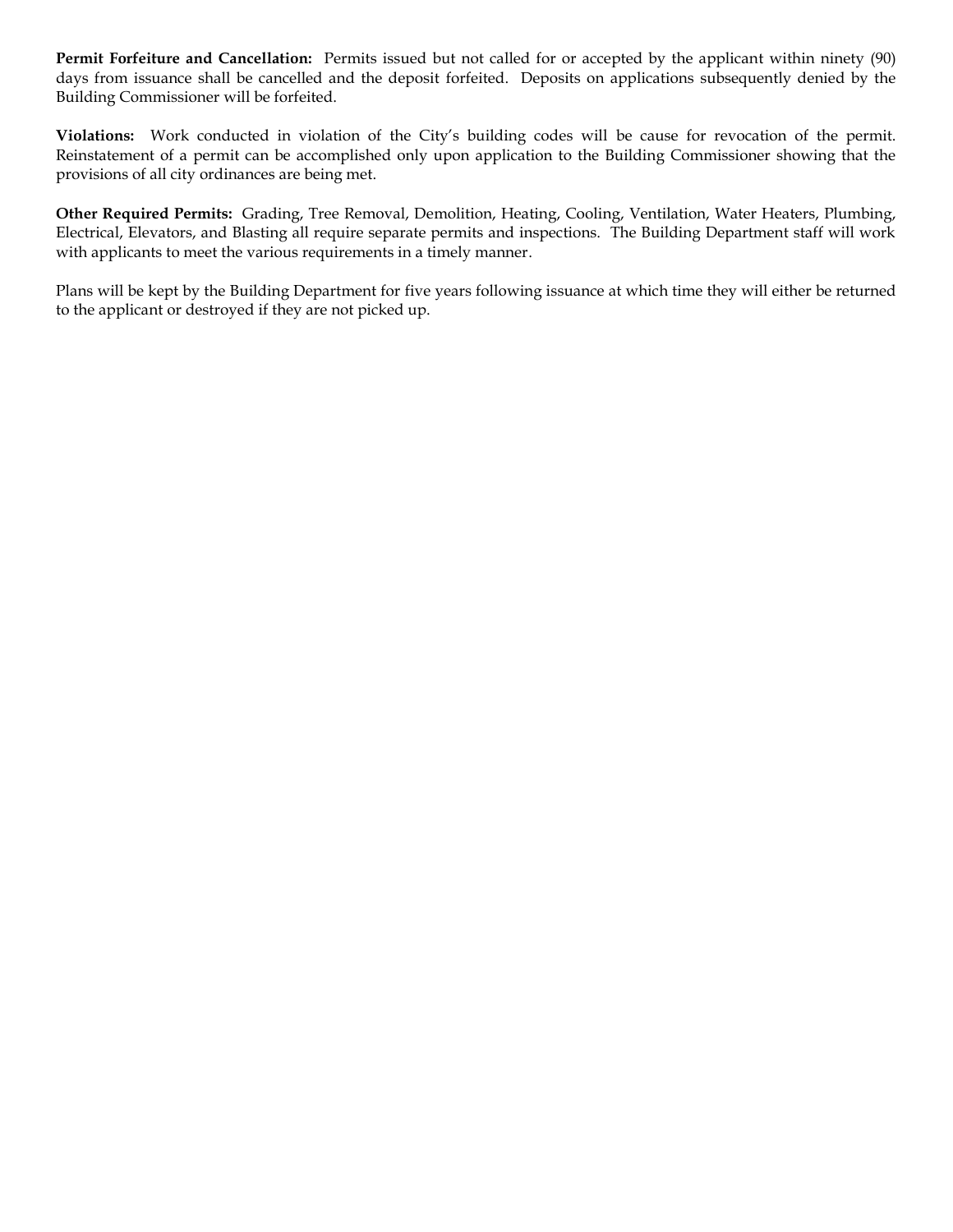## **City of Ladue Building Permit Application Form**

#### **Part I: Applicant Information:**

|                              | Owner's Telephone: E-Mail: E-Mail:                                                                              |  |  |  |  |
|------------------------------|-----------------------------------------------------------------------------------------------------------------|--|--|--|--|
|                              | Application is hereby made to the Building Commissioner of the City of Ladue for a permit to build or construct |  |  |  |  |
|                              | at/on the above listed property, such construction being in                                                     |  |  |  |  |
|                              | accordance with the drawings and specifications presented herewith and in conformity with the provisions of the |  |  |  |  |
|                              | Building, Zoning, and other applicable ordinances, the estimated cost of which is \$                            |  |  |  |  |
|                              |                                                                                                                 |  |  |  |  |
| Contractor: 2000 Contractor: |                                                                                                                 |  |  |  |  |
|                              |                                                                                                                 |  |  |  |  |
| Telephone: Fax:              | Telephone: Fax:                                                                                                 |  |  |  |  |
|                              | E-Mail:                                                                                                         |  |  |  |  |

#### **Owner's and Owner's Agent Statement:**

The undersigned owner of the building or ground above described, for the purpose of procuring the permit herein applied for, states that all of the above information is true to the best of their knowledge and belief. Except as otherwise noted on the drawings, the project complies with all applicable ordinances and Building Codes adopted by the City of Ladue. The undersigned further state that they are entirely familiar with all City codes ordinances as they apply to the proposed construction for which the permit is requested. I/we understand that incomplete applications will not be processed.

Agent's Signature **Contract Contract Contract Contract Contract Contract Contract Contract Contract Contract Contract Contract Contract Contract Contract Contract Contract Contract Contract Contract Contract Contract Contr**